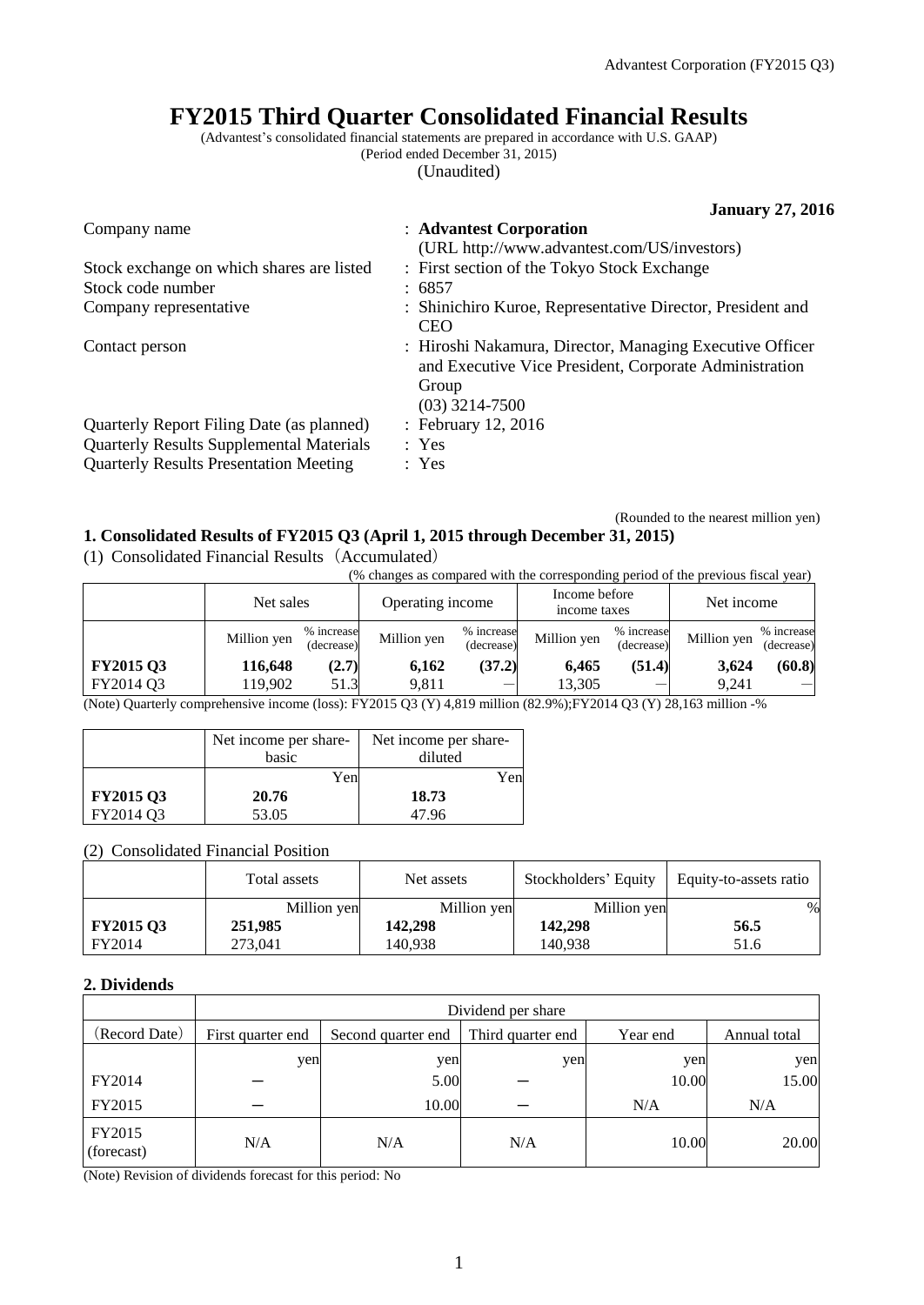### **3. Projected Results for FY2015 (April 1, 2015 through March 31, 2016)**

|        | (% changes as compared with the corresponding period of the previous fiscal year) |       |                                   |        |                                             |        |               |                         |       |     |
|--------|-----------------------------------------------------------------------------------|-------|-----------------------------------|--------|---------------------------------------------|--------|---------------|-------------------------|-------|-----|
|        | Net sales                                                                         |       | <b>Operating</b><br><i>n</i> come |        | Income before<br>Net income<br>income taxes |        |               | Net income per<br>share |       |     |
| FY2015 | Million yen                                                                       |       | % Million yen                     |        | % Million yen                               |        | % Million yen | $\%$                    |       | Yen |
|        | 160.000                                                                           | (2.0) | 10.500                            | (28.2) | 10.800                                      | (42.7) | 6.700         | (48.3)                  | 38.38 |     |

(Note) Revision of projected results for this period: Yes

Please see "(3) Prospects for the Current Fiscal Year" on page 6 for details.

#### **4. Others**

- (1) Material changes in subsidiaries during this period (changes in scope of consolidation resulting from changes in subsidiaries): No
- (2) Use of simplified accounting method and special accounting policy for quarterly consolidated financial statements: Yes

(Note) Please see "2. Others" on page 7 for details.

(3) Accounting changes:

- 1) Changes based on revisions of accounting standard: No
- 2) Changes other than 1) above: No
- (4) Number of issued and outstanding stock (common stock):
	- 1) Number of issued and outstanding stock at the end of each fiscal period (including treasury stock): FY2015 Q3 199,566,770 shares; FY2014 199,566,770 shares.
	- 2) Number of treasury stock at the end of each fiscal period:
	- FY2015 Q3 24,993,916 shares; FY2014 25,020,294 shares.
	- 3) Average number of outstanding stock for each period (cumulative term): FY2015 Q3 174,568,038 shares; FY2014 Q3 174,199,488 shares.

### **Status of Quarterly Review Procedures**

This quarterly financial results report is not subject to quarterly review procedures by independent auditors under Japan's Financial Instruments and Exchange Law. At the time of release of this report, such quarterly review procedures under the Financial Instruments and Exchange Law have not been completed.

### **Explanation on the Appropriate Use of Future Earnings Projections and Other Special Instructions**

This document contains "forward-looking statements" that are based on Advantest's current expectations, estimates and projections. These forward-looking statements are subject to known and unknown risks, uncertainties and other factors that may cause Advantest's actual results, levels of activities, performance or achievements to be materially different from those expressed or implied by such forward-looking statements. These factors include: (i) changes in demand for the products and services produced and offered by Advantest's customers, including semiconductors, communications services and electronic goods; (ii) circumstances relating to Advantest's investment in technology, including its ability to timely develop products that meet the changing needs of semiconductor manufacturers, communications network equipment and components makers and service providers; (iii) significant changes in the competitive environment in the major markets where Advantest purchases materials, components and supplies for the production of its products or where its products are produced, distributed or sold; and (iv) changes in economic conditions, currency exchange rates or political stability in the major markets where Advantest procures materials, components and supplies for the production of its principal products or where its products are produced, distributed or sold. A discussion of these and other factors which may affect Advantest's actual results, levels of activities, performance or achievements is contained in the "Operating and Financial Review and Prospects", "Key Information - Risk Factors" and "Information on the Company" sections and elsewhere in Advantest's annual report on Form 20-F, which is on file with the United States Securities and Exchange Commission.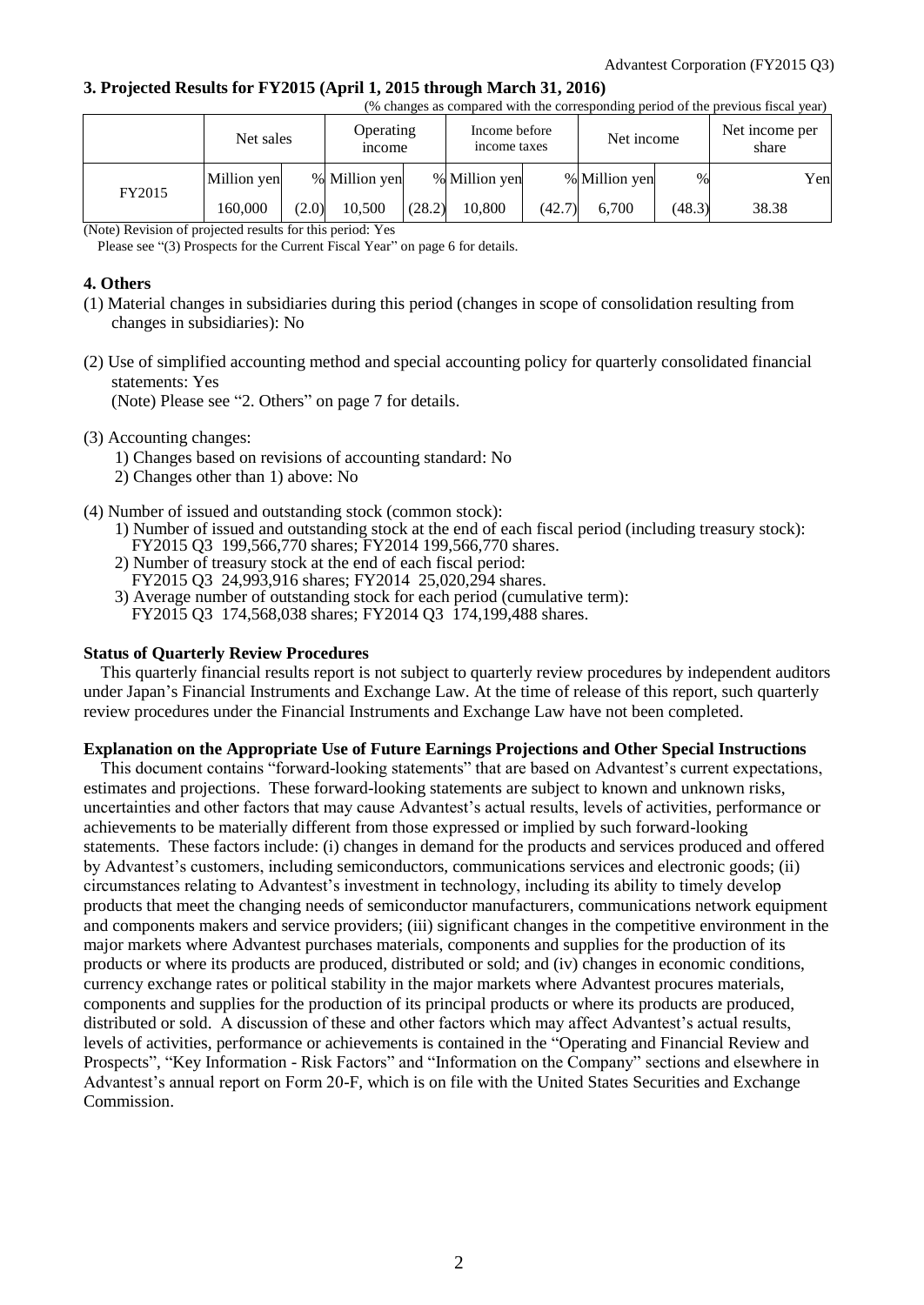## **Contents**

|    |                                                                           | P. 4      |
|----|---------------------------------------------------------------------------|-----------|
|    |                                                                           | $P_4$     |
|    |                                                                           | $P_{0.6}$ |
|    |                                                                           | $P_{0.6}$ |
| 2. |                                                                           | P. 7      |
|    | (1) Use of Simplified Accounting Method and Special Accounting Policy for |           |
|    |                                                                           | P. 7      |
| 3. |                                                                           | P. 8      |
|    |                                                                           | P. 8      |
|    | (2) Consolidated Statements of Operations (Unaudited)                     | P.10      |
|    | (3) Consolidated Statements of Comprehensive Income (Loss) (Unaudited)    | P.12      |
|    | (4) Consolidated Statements of Cash Flows (Unaudited)                     | P.13      |
|    | (5) Notes to Consolidated Financial Statements                            | P.14      |
|    |                                                                           | P.14      |
|    | (Notes on Significant Changes to Stockholders' Equity)                    | P.14      |
|    |                                                                           | P.14      |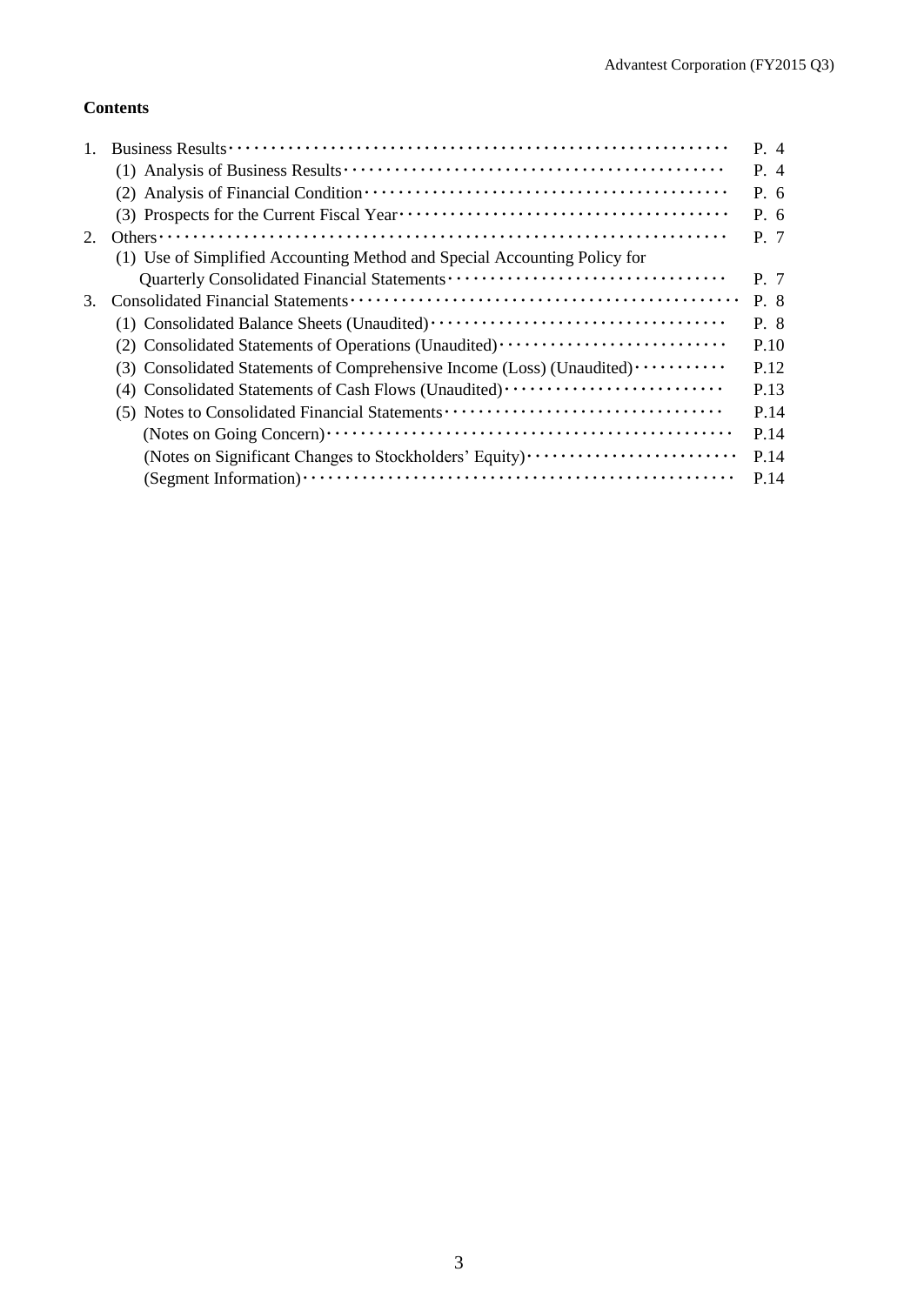### 1. Business Results

## (1) Analysis of Business Results

Consolidated Financial Results of FY2015 Q3 (April 1, 2015 through December 31, 2015)

|                            |                                        |                                        | (in billion yen)                                                                                    |
|----------------------------|----------------------------------------|----------------------------------------|-----------------------------------------------------------------------------------------------------|
|                            | Nine months ended<br>December 31, 2014 | Nine months ended<br>December 31, 2015 | As compared to the<br>corresponding period of<br>the previous<br>fiscal year<br>increase (decrease) |
| Orders received            | 126.1                                  | 110.9                                  | $(12.0\%)$                                                                                          |
| Net sales                  | 119.9                                  | 116.6                                  | $(2.7\%)$                                                                                           |
| Operating income           | 9.8                                    | 6.2                                    | $(37.2\%)$                                                                                          |
| Income before income taxes | 13.3                                   | 6.5                                    | $(51.4\%)$                                                                                          |
| Net income                 | 9.2                                    | 3.6                                    | $(60.8\%)$                                                                                          |

During the nine-month period ended December 31, 2015, the global economy maintained its trend of overall growth, supported by the continuing solid economic growth and job creation in the U.S. However, due to an economic slowdown in China and other emerging economies, overall growth was moderate and less than initially anticipated.

The semiconductor-related markets saw robust investments in leading-edge technology equipment, particularly for memory semiconductors, in the first half of 2015. However, against the backdrop of worsening macroeconomic visibility, semiconductor manufacturers sought to adjust inventory and limit capital spending starting in the latter half of 2015 as growth in the semiconductor-related markets slowed due to demand for electronic devices, including smartphones, failing to grow as initially anticipated.

Amid this increasing slowdown in the business environment, Advantest focused on promoting sales of semiconductor and component test systems and sought to expand its other businesses, including ATE peripherals. As a result of these efforts, orders received  $-$  a leading indicator of operating results  $-$  in the third quarter of FY2015 exceeded that of the corresponding period of the previous fiscal year and that of the second quarter of FY2015. However, net sales in the third quarter stagnated due to a downturn in orders received in the second quarter.

As a result, for the nine-month period ended December 31, 2015, orders received were (Y) 110.9 billion (12.0% decrease in comparison to the corresponding period of the previous fiscal year) and net sales were (Y) 116.6 billion (2.7% decrease in comparison to the corresponding period of the previous fiscal year). Operating income was (Y) 6.2 billion (37.2% decrease in comparison to the corresponding period of the previous fiscal year), income before income taxes was (Y) 6.5 billion (51.4% decrease in comparison to the corresponding period of the previous fiscal year) and net income was (Y) 3.6 billion (60.8% decrease in comparison to the corresponding period of the previous fiscal year). The percentage of net sales to overseas customers was (Y) 92.7% (91.7% in the corresponding period of the previous fiscal year).

Conditions of business segments are described below.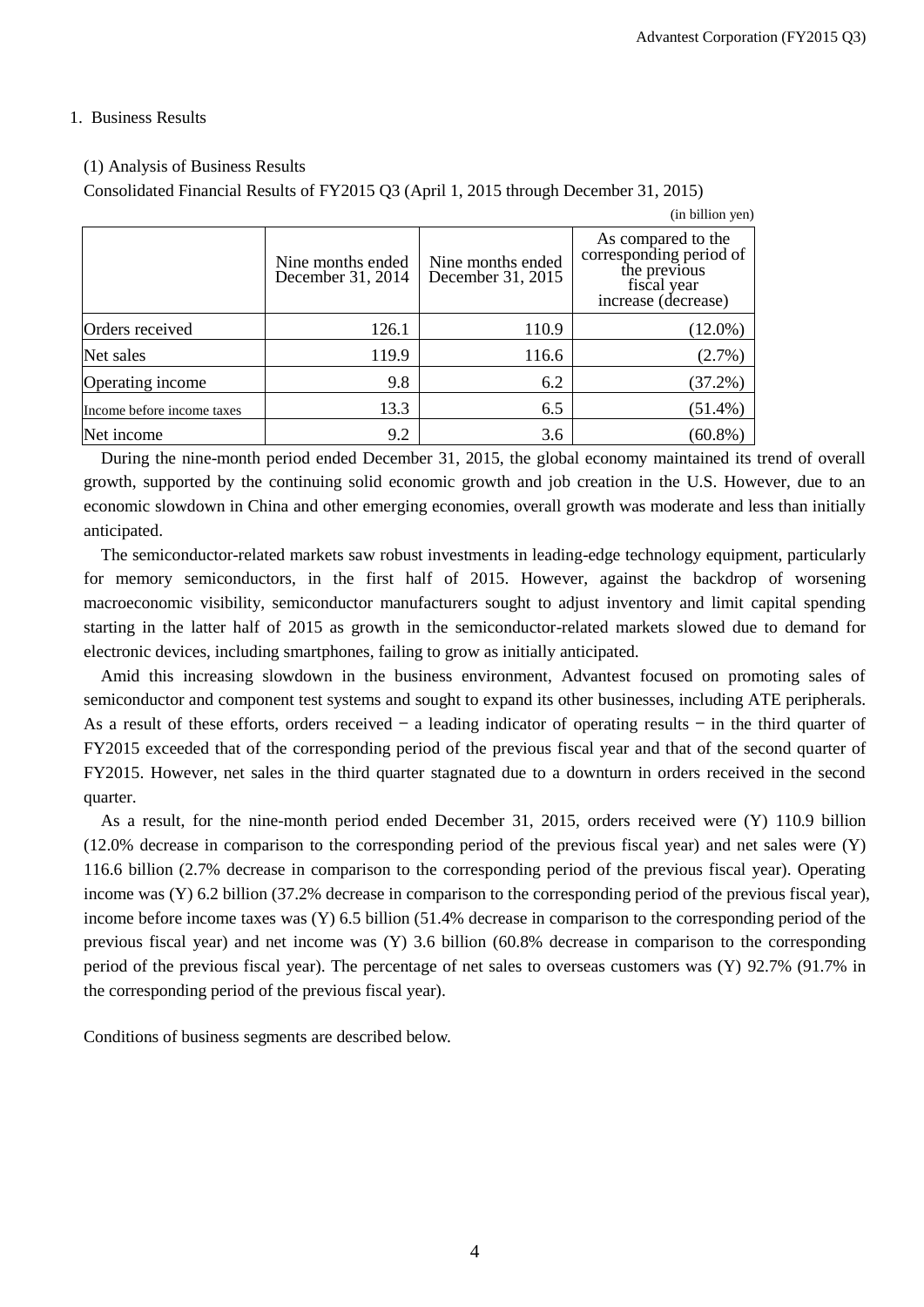$\alpha$  in billion yen)

|                  |                                        |                                        | (in billion yen)                                                                                    |
|------------------|----------------------------------------|----------------------------------------|-----------------------------------------------------------------------------------------------------|
|                  | Nine months ended<br>December 31, 2014 | Nine months ended<br>December 31, 2015 | As compared to the<br>corresponding period of<br>the previous<br>fiscal year<br>increase (decrease) |
| Orders received  | 87.8                                   | 65.3                                   | $(25.6\%)$                                                                                          |
| Net sales        | 80.1                                   | 69.4                                   | $(13.3\%)$                                                                                          |
| Operating income | 10.3                                   | 2.4                                    | $(76.1\%)$                                                                                          |

<Semiconductor and Component Test System Segment>

Due to the slowdown in the semiconductor market, the Semiconductor and Component Test System Segment continued to see demand for non-memory test systems that was lower than the corresponding period of the previous fiscal year, but orders received recovered significantly in the third quarter of FY2015 as customers regained interest in capital investment. Memory test systems continued to post solid sales despite being impacted by revisions to capital expenditure plans of certain customers.

As a result of the above, orders received were (Y) 65.3 billion (25.6% decrease in comparison to the corresponding period of the previous fiscal year), net sales were (Y) 69.4 billion (13.3% decrease in comparison to the corresponding period of the previous fiscal year), and operating income was (Y) 2.4 billion (76.1% decrease in comparison to the corresponding period of the previous fiscal year).

 $<$  Mechatronics System Segment $>$ 

|                  |                                        |                                        | (in billion yen)                                                                                    |
|------------------|----------------------------------------|----------------------------------------|-----------------------------------------------------------------------------------------------------|
|                  | Nine months ended<br>December 31, 2014 | Nine months ended<br>December 31, 2015 | As compared to the<br>corresponding period of<br>the previous<br>fiscal year<br>increase (decrease) |
| Orders received  | 20.5                                   | 23.9                                   | 16.9%                                                                                               |
| Net sales        | 20.2                                   | 24.9                                   | 23.0%                                                                                               |
| Operating income | 2.6                                    | 4.0                                    | 53.7%                                                                                               |

The Mechatronics System Segment was impacted by the capital expenditure cycle of certain customers in the third quarter of FY2015, but Advantest sought to continue the profit expansion initiatives, such as expanding sales of device interfaces for non-memory semiconductors, that it commenced in the beginning of the period.

As a result of the above, orders received were (Y) 23.9 billion (16.9% increase in comparison to the corresponding period of the previous fiscal year), net sales were (Y) 24.9 billion (23.0% increase in comparison to the corresponding period of the previous fiscal year), and operating income was (Y) 4.0 billion (53.7% increase in comparison to the corresponding period of the previous fiscal year).

<Services, Support and Others Segment>

|                  |                                        |                                        | (in billion yen)                                                                                    |
|------------------|----------------------------------------|----------------------------------------|-----------------------------------------------------------------------------------------------------|
|                  | Nine months ended<br>December 31, 2014 | Nine months ended<br>December 31, 2015 | As compared to the<br>corresponding period of<br>the previous<br>fiscal year<br>increase (decrease) |
| Orders received  | 17.9                                   | 21.7                                   | 21.1%                                                                                               |
| Net sales        | 19.7                                   | 22.4                                   | 13.8%                                                                                               |
| Operating income | 2.4                                    | 3.9                                    | 60.3%                                                                                               |

In the Services, Support and Others Segment, profit expansion initiatives in the field services business, such as increasing the number of annual maintenance contracts, progressed and SSD test systems, a new business,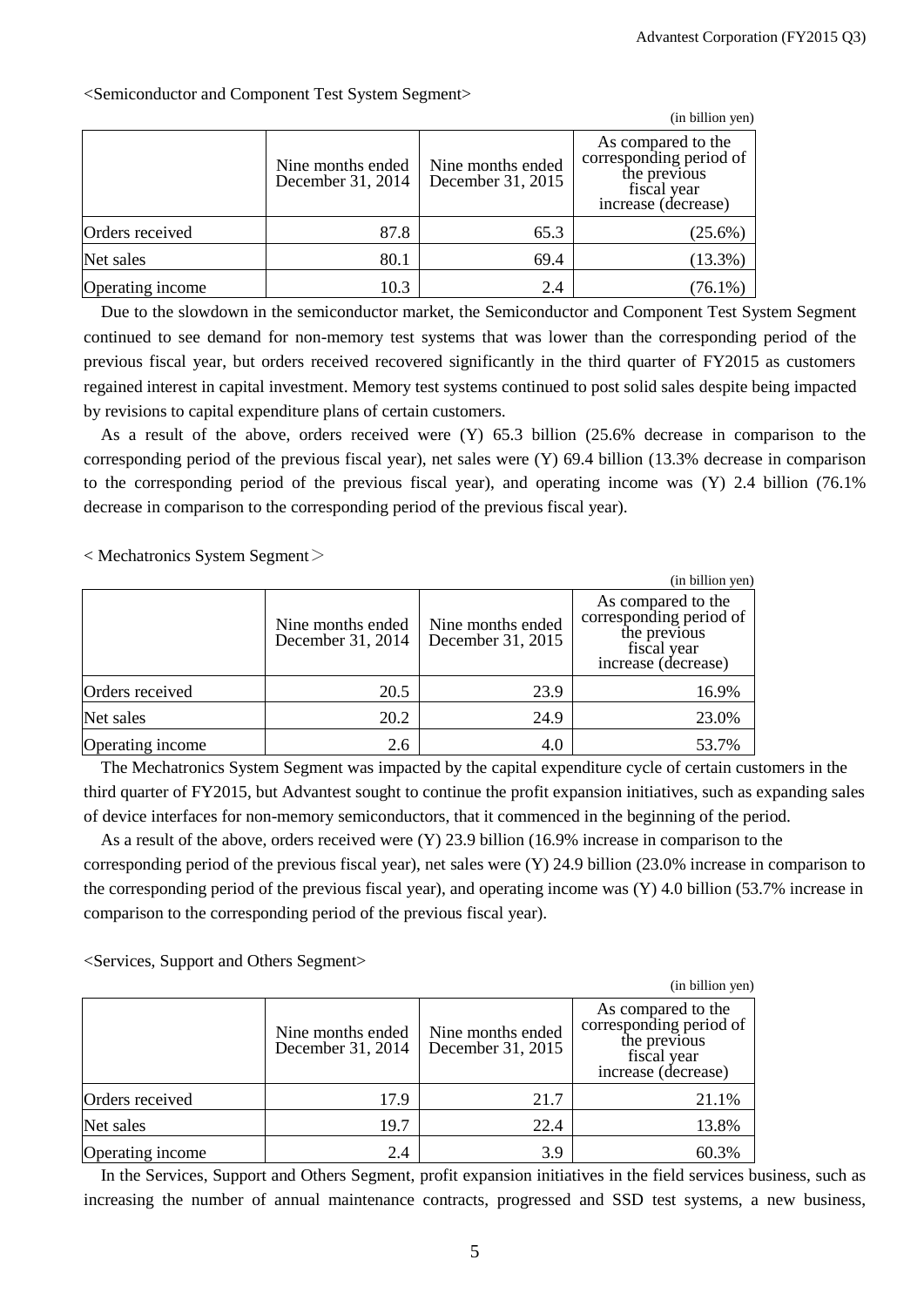attracted growing customer interest.

As a result of the above, orders received were (Y) 21.7 billion (21.1% increase in comparison to the corresponding period of the previous fiscal year), net sales were (Y) 22.4 billion (13.8% increase in comparison to the corresponding period of the previous fiscal year), and operating income was (Y) 3.9 billion (60.3% increase in comparison to the corresponding period of the previous fiscal year).

#### (2) Analysis of Financial Condition

Total assets at December 31, 2015 amounted to (Y) 252.0 billion, a decrease of (Y) 21.1 billion compared to March 31, 2015, primarily due to a decrease of  $(Y)$  16.6 billion and  $(Y)$  2.2 billion in cash and cash equivalents and property, plant and equipment, respectively. The amount of total liabilities was (Y) 109.7 billion, a decrease of (Y) 22.4 billion compared to March 31, 2015, primarily due to a redemption of (Y) 10.0 billion in corporate bonds and a decrease of (Y) 8.0 billion in trade accounts payable. Stockholders' equity was (Y) 142.3 billion. Equity to assets ratio was 56.5%, an increase of 4.9 percentage points from March 31, 2015.

### (Cash Flow Condition)

Cash and cash equivalents held at December 31, 2015 were (Y) 80.9 billion, a decrease of (Y) 16.6 billion from March 31, 2015. Significant cash flows during the nine-month period of this fiscal year and their causes are described below.

Net cash used in operating activities was  $(Y)$  2.1 billion (net cash inflow of  $(Y)$  12.5 billion in the corresponding period of the previous fiscal year). This amount was primarily attributable to a decrease of (Y) 7.8 billion and (Y) 5.2 billion in trade accounts payable and accrued expenses, respectively, and adjustments of non cash items such as depreciation and amortization in addition to the net income of (Y) 3.6 billion.

Net cash used in investing activities was (Y) 1.9 billion (net cash outflow of (Y) 0.9 billion in the corresponding period of the previous fiscal year). This amount was primarily attributable to payments for acquisition of tangible fixed assets in the amount of (Y) 2.2 billion.

Net cash used in financing activities was (Y) 13.4 billion (net cash outflow of (Y) 1.6 billion in the corresponding period of the previous fiscal year). This amount was primarily attributable to redemption of corporate bonds (Y) 10.0 billion and dividends paid of (Y) 3.3 billion.

#### (3) Prospects for the Current Fiscal Year

Advantest expects that the trend for a society with greater safety and comfort, as embodied in the global adoption of smartphones and acceleration of computerization of automobiles, will drive future growth in the semiconductor industry and related markets.

Regarding the business environment in the current fiscal year, Advantest saw difficult conditions after the summer of 2015 due to a slowdown in the global semiconductor market. However, starting in the third quarter of FY2015, it began to see a recovery in interest in capital investment from non-memory test system customers, and it also expects to see more robust customer interest in memory test systems going forward since memory semiconductor manufacturers are planning to expand their production of high-speed DRAM for smartphones.

Additionally, in the Mechatronics System Segment and the Services, Support and Others Segment, Advantest anticipates steady progress with the profit expansion initiatives that it is currently undertaking.

As a result, Advantest revises its consolidated results forecast for the full FY2015 as follows. Figures in brackets are those announced in October 2015. Based on recent business conditions, Advantest's orders received and sales forecast remains unchanged from those announced in October 2015. Regarding profit and loss, based on the ratio of sales of higher-margin products in the fourth quarter that is expected to be higher than initially anticipated as well as other income recorded to date, Advantest now expects operating income of (Y) 10.5 billion  $((Y) 10.0 0)$  billion) and income before income taxes of  $(Y) 10.8 0$  billion  $((Y) 9.5 0)$  billion). Advantest's net income forecast of (Y) 6.7 billion remains unchanged, taking into account increase in tax expenses associated with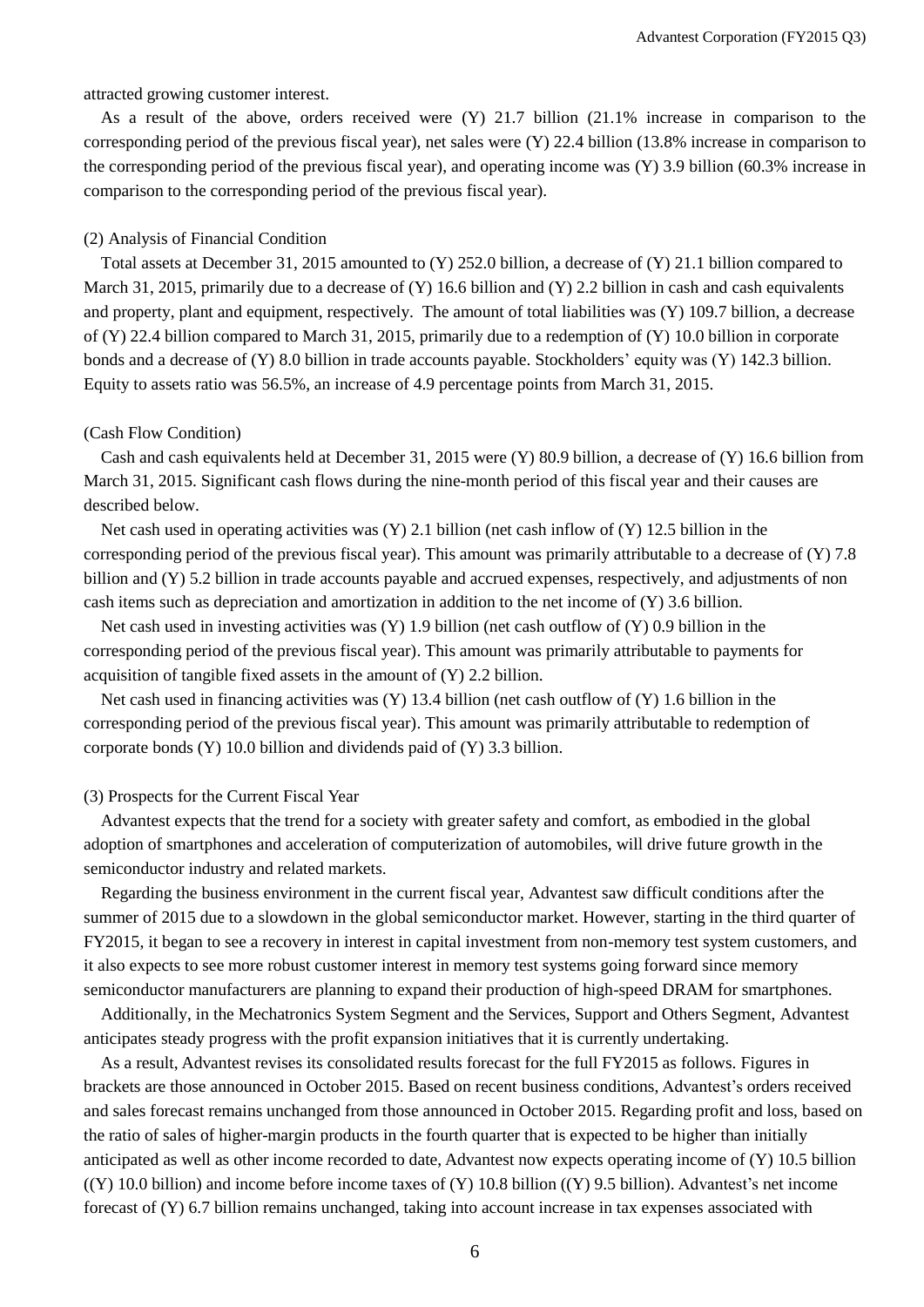income from overseas subsidiaries. These fourth quarter forecasts are based on foreign exchange rates of 120 JPY to 1 USD and 130 JPY to 1 Euro.

## 2. Others

(1) Use of Simplified Accounting Method and Special Accounting Policy for Quarterly Consolidated Financial Statements

Tax expense is measured using an estimated annual effective tax rate. Advantest makes, at the end of the cumulative third quarter, its best estimate of the annual effective tax rate for the full fiscal year and uses that rate to provide for income taxes on a current year-to-date basis. The estimated effective tax rate includes the deferred tax effects of expected year-end temporary differences and carryforwards, and the effects of valuation allowances for deferred tax assets.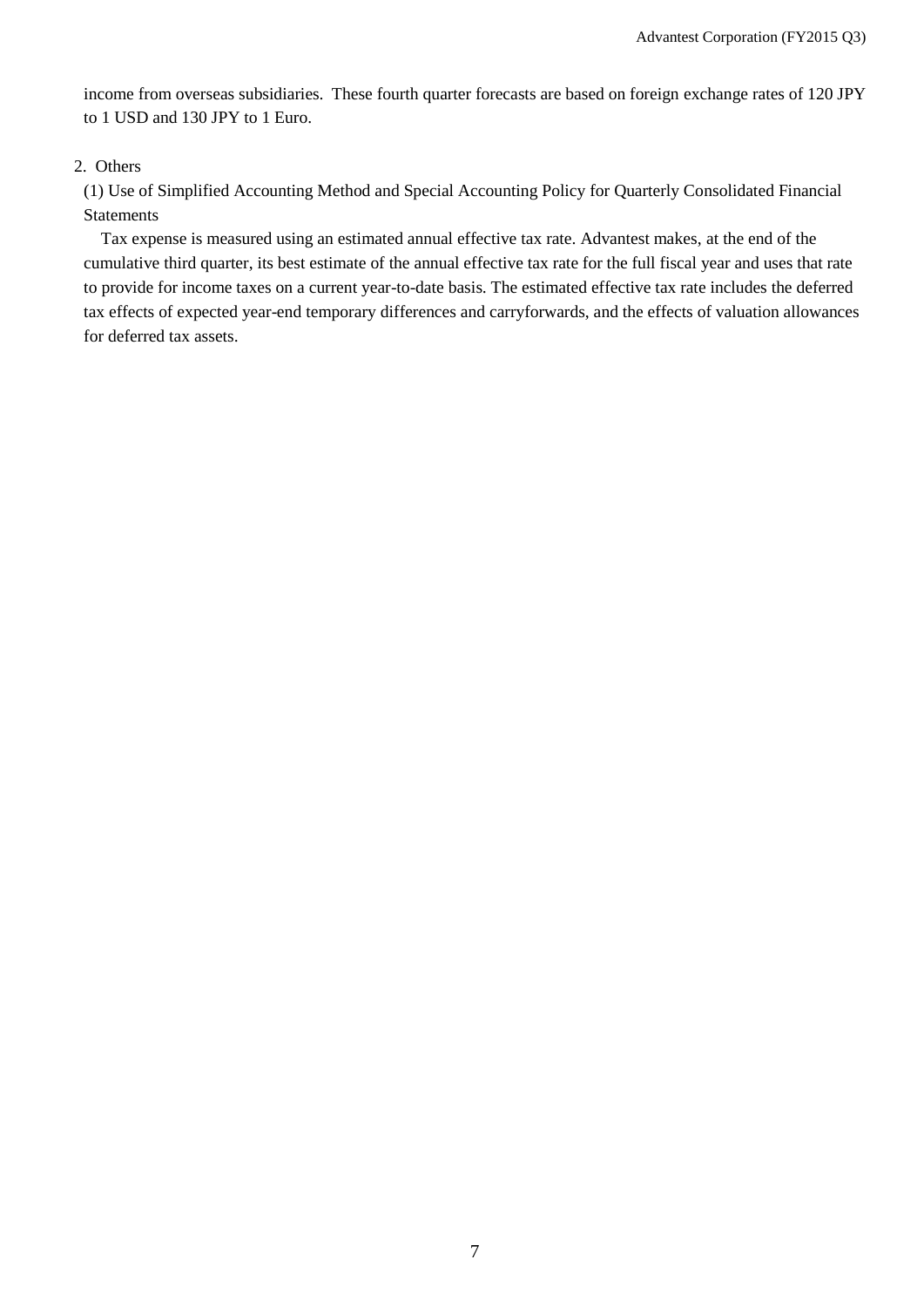## 3. Consolidated Financial Statements

# (1)Consolidated Balance Sheets (Unaudited)

|                                    |   |                | Yen (Millions)    |
|------------------------------------|---|----------------|-------------------|
| <b>Assets</b>                      |   | March 31, 2015 | December 31, 2015 |
| Current assets:                    |   |                |                   |
| Cash and cash equivalents          | ¥ | 97,574         | 80,929            |
| Trade receivables, net             |   | 24,960         | 21,703            |
| Inventories                        |   | 37,210         | 37,347            |
| Other current assets               |   | 5,057          | 6,595             |
| Total current assets               |   | 164,801        | 146,574           |
| Investment securities              |   | 2,249          | 2,273             |
| Property, plant and equipment, net |   | 38,480         | 36,293            |
| Intangible assets, net             |   | 4,085          | 3,501             |
| Goodwill                           |   | 54,590         | 54,747            |
| Other assets                       |   | 8,836          | 8,597             |
| Total assets                       | ¥ | 273,041        | 251,985           |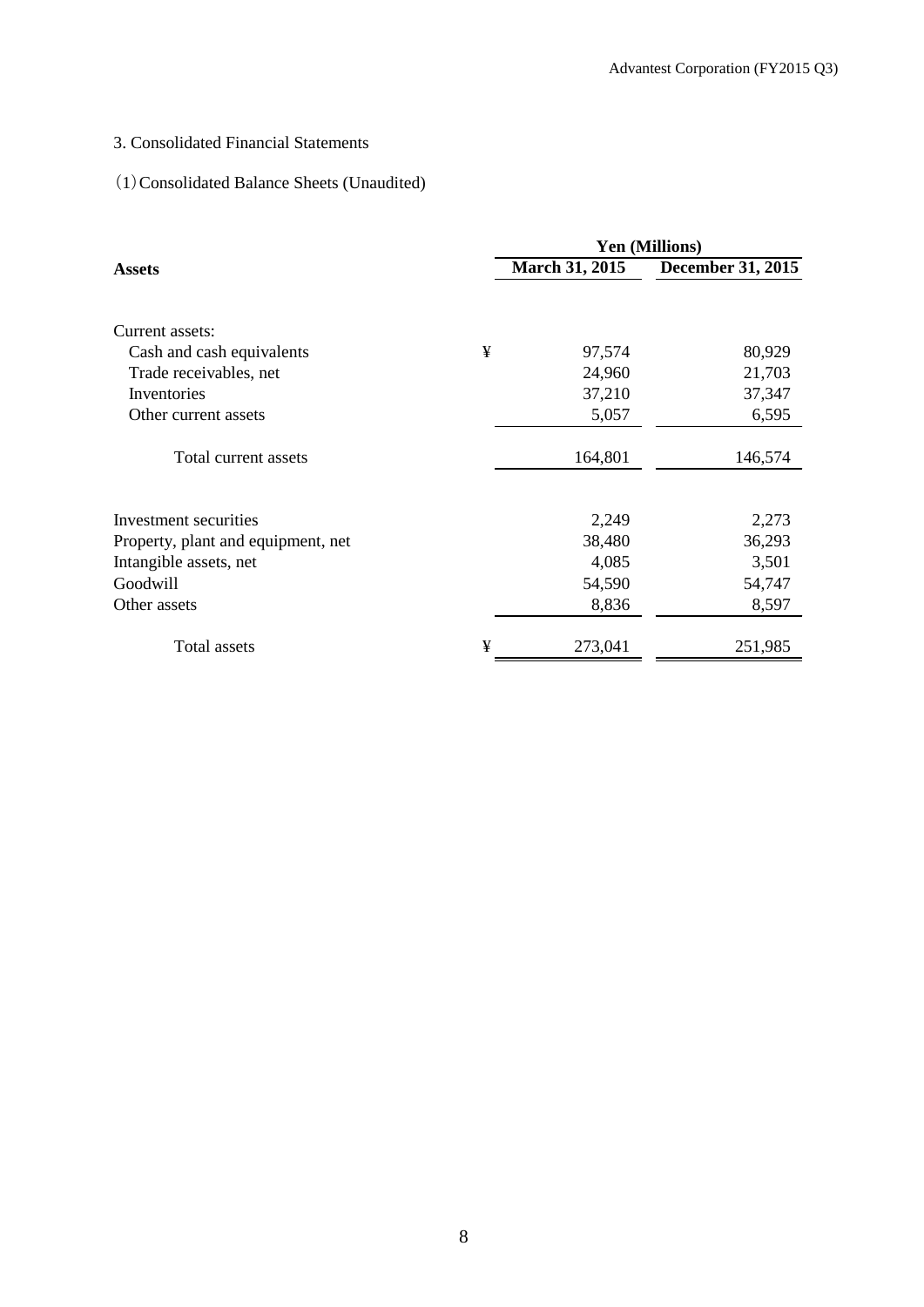|                                                 | <b>Yen (Millions)</b> |                          |  |  |
|-------------------------------------------------|-----------------------|--------------------------|--|--|
| <b>Liabilities and Stockholders' Equity</b>     | <b>March 31, 2015</b> | <b>December 31, 2015</b> |  |  |
|                                                 |                       |                          |  |  |
| <b>Current liabilities:</b>                     |                       |                          |  |  |
| ¥<br>Trade accounts payable                     | 18,101                | 10,103                   |  |  |
| Accrued expenses                                | 10,482                | 5,364                    |  |  |
| Income taxes payable                            | 2,106                 | 2,419                    |  |  |
| Accrued warranty expenses                       | 1,525                 | 1,721                    |  |  |
| Corporate bonds - current portion               | 10,000                |                          |  |  |
| <b>Customer</b> prepayments                     | 4,900                 | 3,561                    |  |  |
| Other current liabilities                       | 2,572                 | 3,541                    |  |  |
| Total current liabilities                       | 49,686                | 26,709                   |  |  |
| Corporate bonds                                 | 15,000                | 15,000                   |  |  |
| Convertible bonds                               | 30,119                | 30,096                   |  |  |
| Accrued pension and severance costs             | 35,034                | 35,919                   |  |  |
| Other liabilities                               | 2,264                 | 1,963                    |  |  |
| <b>Total liabilities</b>                        | 132,103               | 109,687                  |  |  |
| Commitments and contingent liabilities          |                       |                          |  |  |
| Stockholders' equity:                           |                       |                          |  |  |
| Common stock                                    | 32,363                | 32,363                   |  |  |
| Capital surplus                                 | 43,770                | 43,761                   |  |  |
| Retained earnings                               | 141,104               | 141,177                  |  |  |
| Accumulated other comprehensive income          | 18,387                | 19,582                   |  |  |
| Treasury stock                                  | (94, 686)             | (94, 585)                |  |  |
| Total stockholders' equity                      | 140,938               | 142,298                  |  |  |
| Total liabilities and stockholders' equity<br>¥ | 273,041               | 251,985                  |  |  |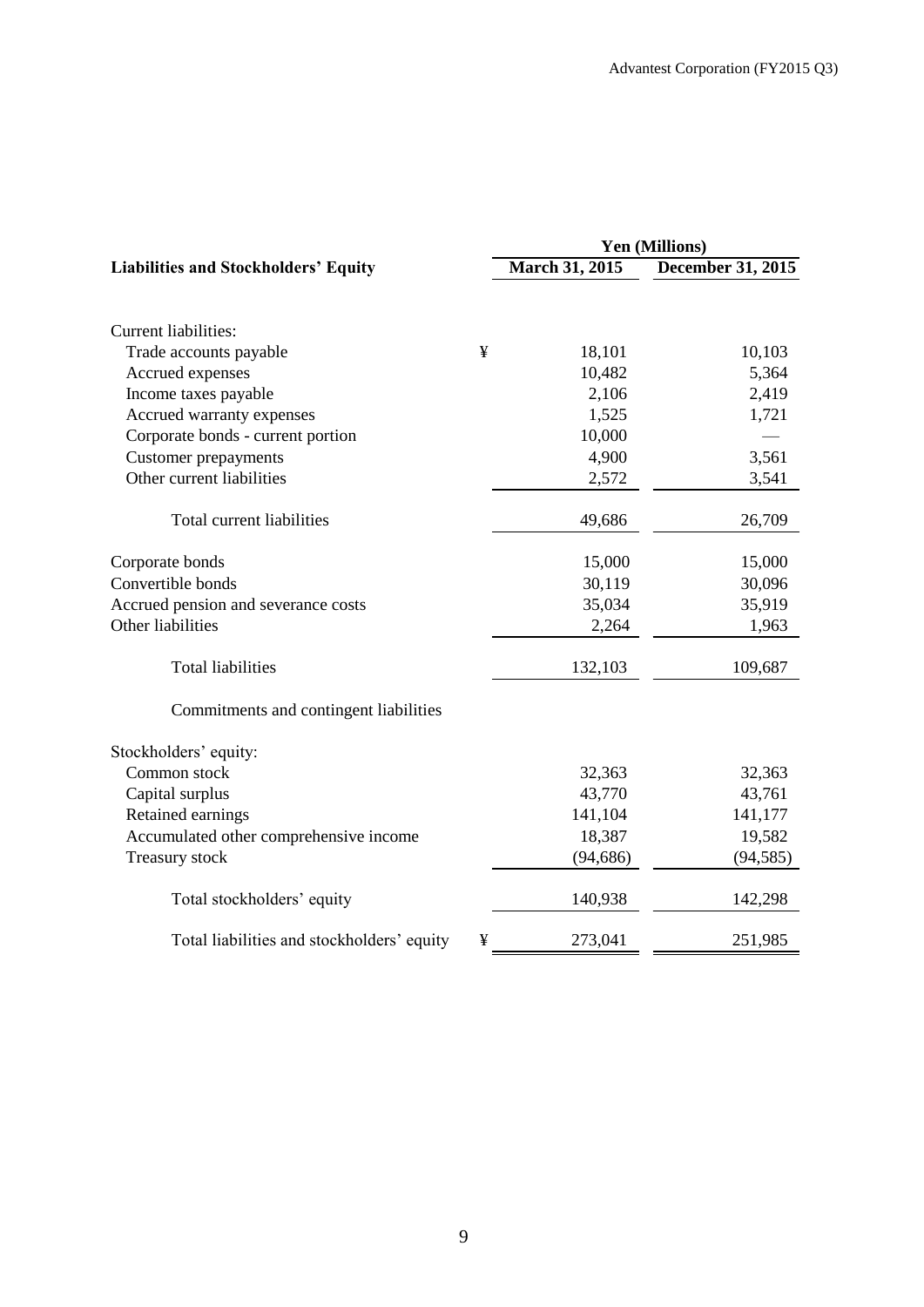# (2)Consolidated Statements of Operations (Unaudited)

|                                              |   | <b>Yen (Millions)</b>                         |                                               |
|----------------------------------------------|---|-----------------------------------------------|-----------------------------------------------|
|                                              |   | <b>Nine months ended</b><br>December 31, 2014 | <b>Nine months ended</b><br>December 31, 2015 |
| Net sales                                    | ¥ | 119,902                                       | 116,648                                       |
| Cost of sales                                |   | 53,342                                        | 51,694                                        |
| Gross profit                                 |   | 66,560                                        | 64,954                                        |
| Research and development expenses            |   | 22,814                                        | 23,396                                        |
| Selling, general and administrative expenses |   | 33,724<br>211                                 | 35,396                                        |
| Impairment charge                            |   |                                               |                                               |
| Operating income                             |   | 9,811                                         | 6,162                                         |
| Other income (expense):                      |   |                                               |                                               |
| Interest and dividend income                 |   | 150                                           | 245                                           |
| Interest expense                             |   | (103)                                         | (79)                                          |
| Gain on sale of investment securities        |   | 677                                           | 22                                            |
| Other, net                                   |   | 2,770                                         | 115                                           |
| Total other income (expense)                 |   | 3,494                                         | 303                                           |
| Income before income taxes                   |   | 13,305                                        | 6,465                                         |
| Income taxes (benefit)                       |   | 4,064                                         | 2,841                                         |
| Net income                                   | ¥ | 9,241                                         | 3,624                                         |

|   | Yen   |                                                        |  |  |
|---|-------|--------------------------------------------------------|--|--|
|   |       | Nine months ended<br><b>December 31, 2015</b>          |  |  |
| ¥ | 53.05 | 20.76<br>18.73                                         |  |  |
|   |       | Nine months ended<br><b>December 31, 2014</b><br>47.96 |  |  |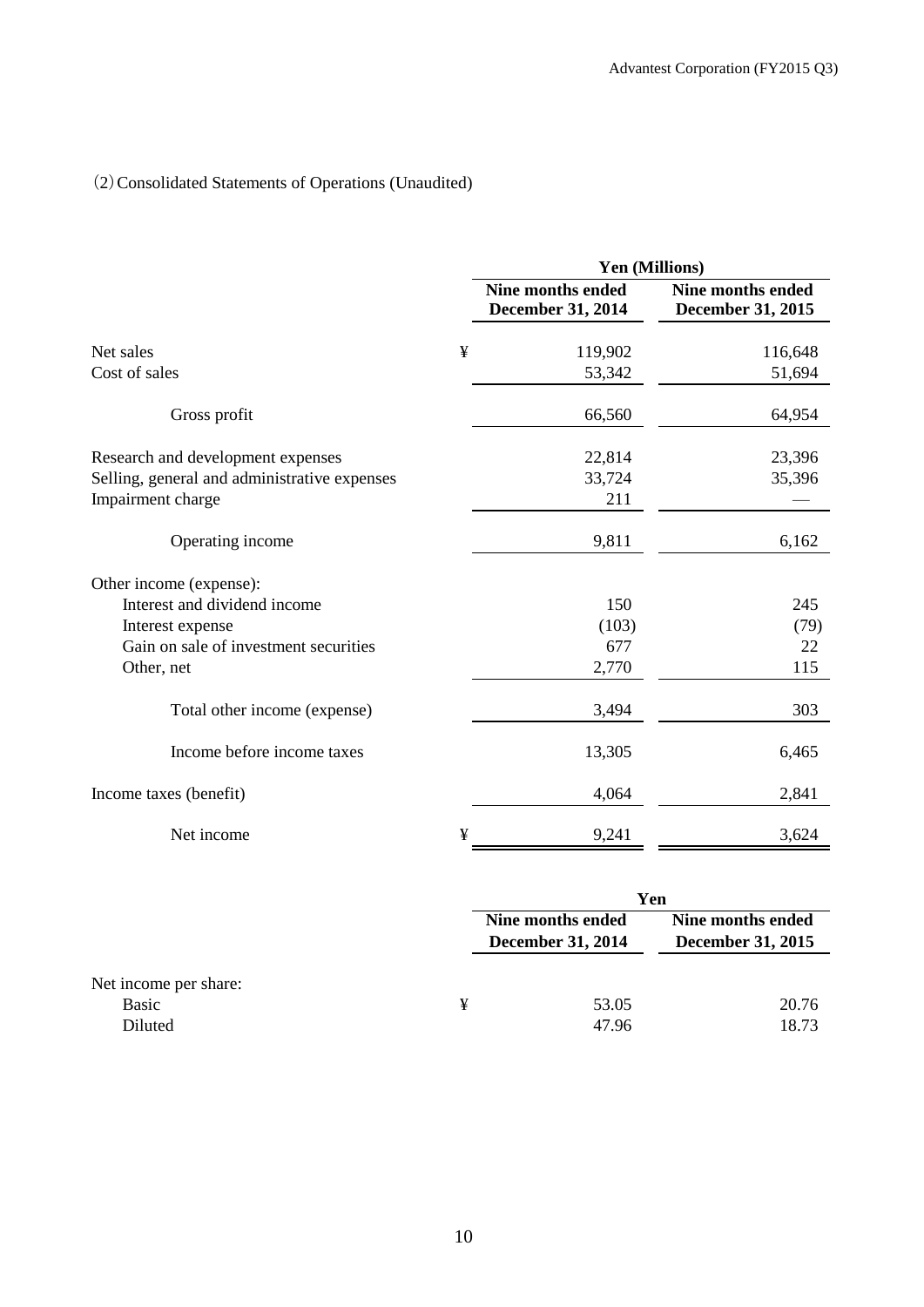|                                              |   |                                         | Yen (Millions)                          |
|----------------------------------------------|---|-----------------------------------------|-----------------------------------------|
|                                              |   | Three months ended<br>December 31, 2014 | Three months ended<br>December 31, 2015 |
| Net sales                                    | ¥ | 40,959                                  | 29,983                                  |
| Cost of sales                                |   | 17,645                                  | 11,979                                  |
| Gross profit                                 |   | 23,314                                  | 18,004                                  |
| Research and development expenses            |   | 7,792                                   | 7,418                                   |
| Selling, general and administrative expenses |   | 11,892                                  | 11,172                                  |
| Impairment charge                            |   | 211                                     |                                         |
| Operating income (loss)                      |   | 3,419                                   | (586)                                   |
| Other income (expense):                      |   |                                         |                                         |
| Interest and dividend income                 |   | 62                                      | 91                                      |
| Interest expense                             |   | (35)                                    | (24)                                    |
| Gain on sale of investment securities        |   | 118                                     | 22                                      |
| Other, net                                   |   | 1,724                                   | 657                                     |
| Total other income (expense)                 |   | 1,869                                   | 746                                     |
| Income before income taxes                   |   | 5,288                                   | 160                                     |
| Income taxes (benefit)                       |   | 632                                     | 967                                     |
| Net income (loss)                            | ¥ | 4,656                                   | (807)                                   |

|                                                  |   | Yen                                            |                                                |  |
|--------------------------------------------------|---|------------------------------------------------|------------------------------------------------|--|
|                                                  |   | Three months ended<br><b>December 31, 2014</b> | Three months ended<br><b>December 31, 2015</b> |  |
| Net income (loss) per share:<br>Basic<br>Diluted | ¥ | 26.73<br>24.15                                 | (4.63)<br>(4.63)                               |  |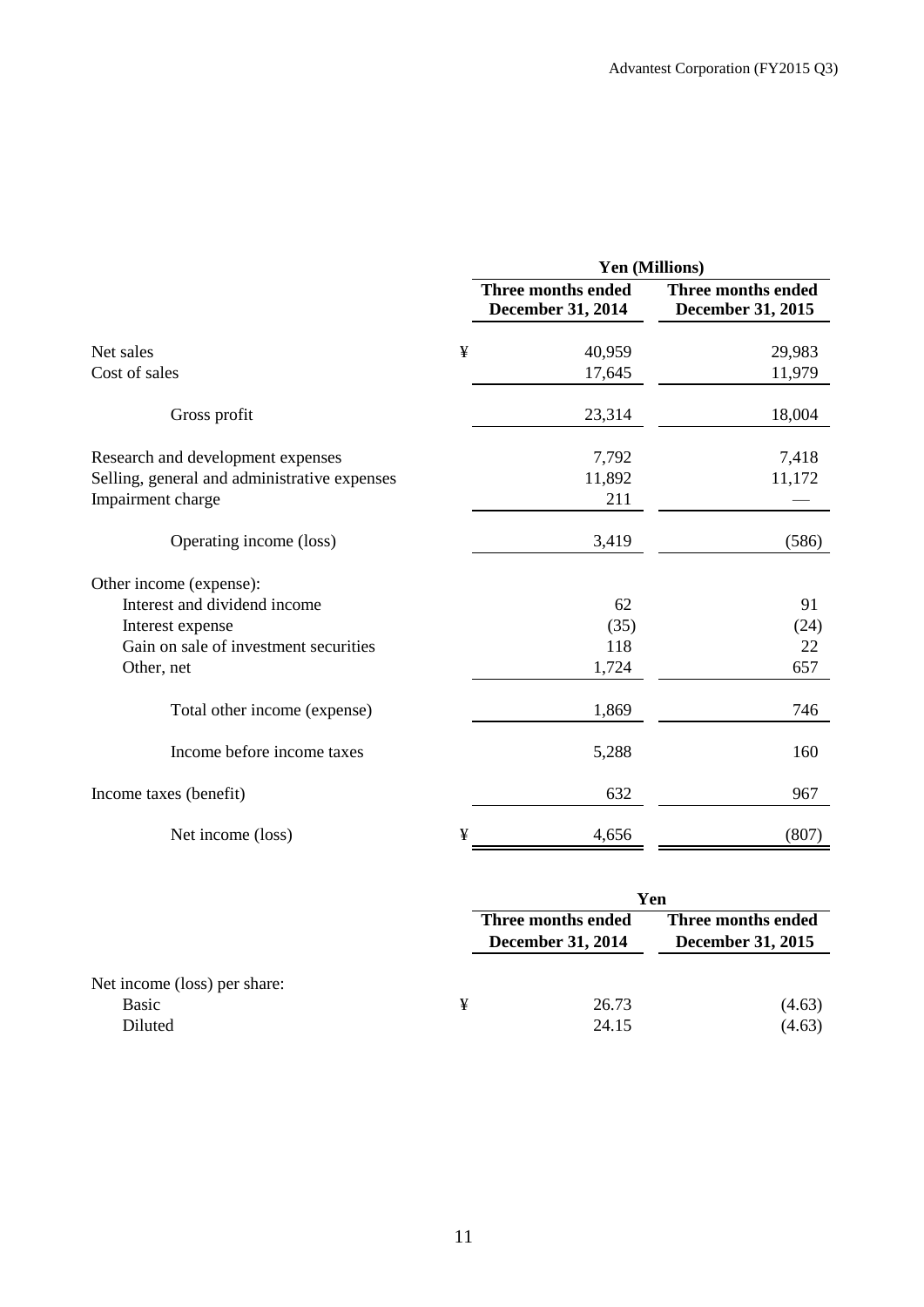## (3)Consolidated Statements of Comprehensive Income (Loss) (Unaudited)

|                                                        |   | Yen (Millions)                         |                                        |
|--------------------------------------------------------|---|----------------------------------------|----------------------------------------|
|                                                        |   | Nine months ended<br>December 31, 2014 | Nine months ended<br>December 31, 2015 |
| Comprehensive income (loss)                            |   |                                        |                                        |
| Net income                                             | ¥ | 9.241                                  | 3,624                                  |
| Other comprehensive income (loss), net of tax          |   |                                        |                                        |
| Foreign currency translation adjustments               |   | 18.440                                 | 51                                     |
| Net unrealized gains (losses) on investment securities |   | (302)                                  | 38                                     |
| Pension related adjustments                            |   | 784                                    | 1,106                                  |
| Total other comprehensive income (loss)                |   | 18,922                                 | 1,195                                  |
| Total comprehensive income (loss)                      | ¥ | 28,163                                 | 4,819                                  |

|                                                         |   |                                         | Yen (Millions)                          |
|---------------------------------------------------------|---|-----------------------------------------|-----------------------------------------|
|                                                         |   | Three months ended<br>December 31, 2014 | Three months ended<br>December 31, 2015 |
| Comprehensive income (loss)                             |   |                                         |                                         |
| Net income (loss)                                       | ¥ | 4.656                                   | (807)                                   |
| Other comprehensive income (loss), net of tax           |   |                                         |                                         |
| Foreign currency translation adjustments                |   | 11,779                                  | 605                                     |
| Net unrealized gains (losses) on investment securities: |   | 69                                      | 159                                     |
| Pension related adjustments                             |   | 252                                     | 368                                     |
| Total other comprehensive income (loss)                 |   | 12,100                                  | 1,132                                   |
| Total comprehensive income (loss)                       | ¥ | 16.756                                  | 325                                     |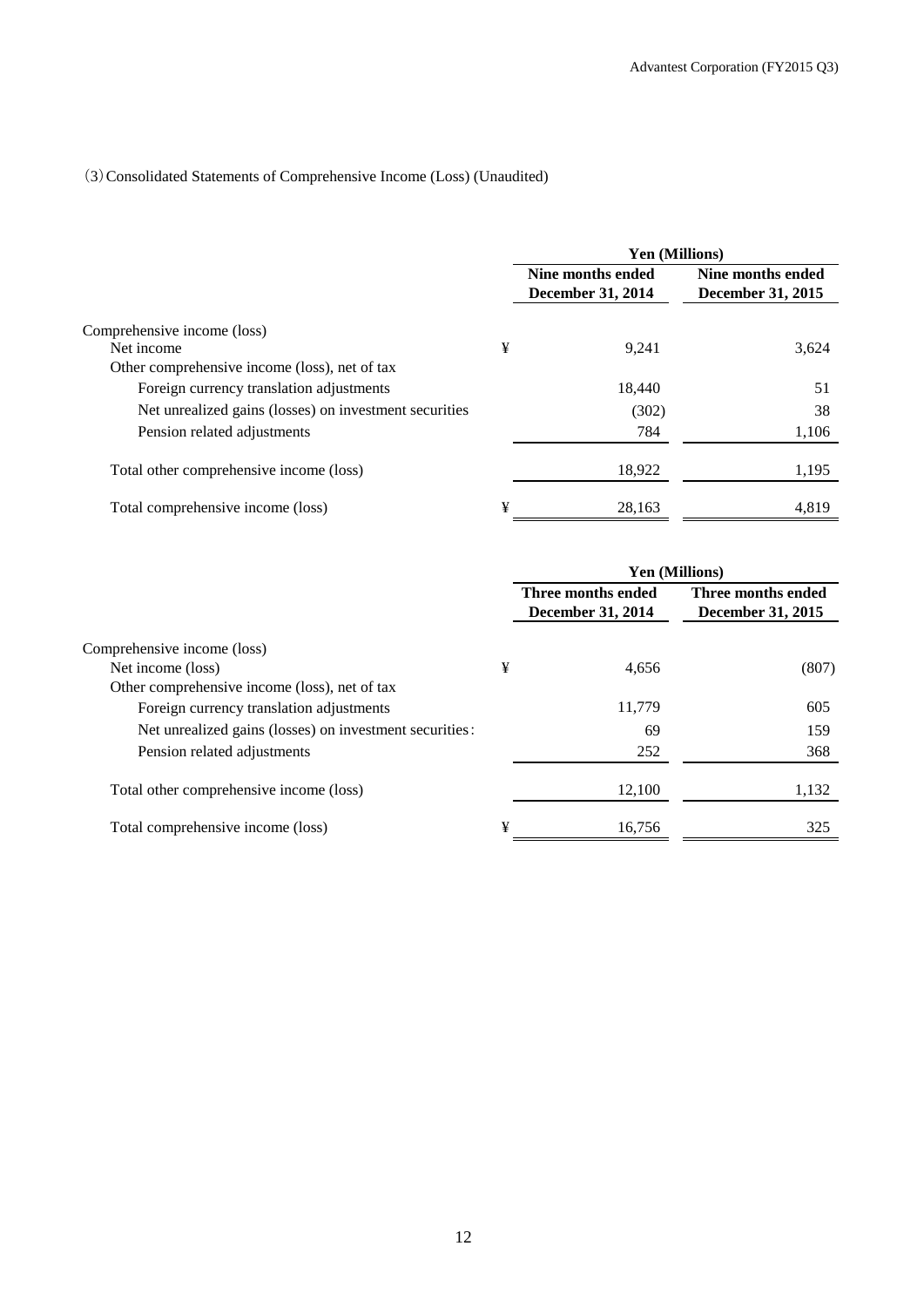## (4)Consolidated Statements of Cash Flows (Unaudited)

|                                                                  |   | Yen (Millions)                         |                                        |
|------------------------------------------------------------------|---|----------------------------------------|----------------------------------------|
|                                                                  |   | Nine months ended<br>December 31, 2014 | Nine months ended<br>December 31, 2015 |
|                                                                  |   |                                        |                                        |
| Cash flows from operating activities:                            |   |                                        |                                        |
| Net income                                                       | ¥ | 9,241                                  | 3,624                                  |
| Adjustments to reconcile net income to net cash                  |   |                                        |                                        |
| provided by (used in) operating activities:                      |   |                                        |                                        |
| Depreciation and amortization                                    |   | 3,769                                  | 3,968                                  |
| Deferred income taxes                                            |   | (75)                                   | 435                                    |
| Gain on sale of investment securities                            |   | (677)                                  | (22)                                   |
| Changes in assets and liabilities:                               |   |                                        |                                        |
| Trade receivables                                                |   | (5,617)                                | 2,897                                  |
| Inventories                                                      |   | (1,551)                                | (130)                                  |
| Trade accounts payable                                           |   | 718                                    | (7, 753)                               |
| Other account payable                                            |   | 953                                    | (125)                                  |
| Accrued expenses                                                 |   | 1,096                                  | (5,172)                                |
| Income taxes payable                                             |   | 3,208                                  | 288                                    |
| Accrued warranty expenses                                        |   | (216)                                  | 188                                    |
| Customer prepayments                                             |   | 493                                    | (1,502)                                |
| Accrued pension and severance costs                              |   | 323                                    | 2,022                                  |
| Other                                                            |   | 810                                    | (854)                                  |
| Net cash provided by (used in) operating activities              |   | 12,475                                 | (2, 136)                               |
|                                                                  |   |                                        |                                        |
| Cash flows from investing activities:                            |   |                                        |                                        |
| Proceeds from sale of available-for-sale securities              |   | 1,806                                  | 54                                     |
| Proceeds from sale of property, plant and equipment              |   | 59                                     | 509                                    |
| Purchases of property, plant and equipment                       |   | (2, 486)                               | (2,151)                                |
| Purchases of intangible assets                                   |   | (307)                                  | (292)                                  |
| Other                                                            |   | 27                                     | (51)                                   |
| Net cash provided by (used in) investing activities              |   | (901)                                  | (1,931)                                |
|                                                                  |   |                                        |                                        |
| Cash flows from financing activities:                            |   |                                        |                                        |
| Redemption of corporate bonds                                    |   |                                        | (10,000)                               |
| Dividends paid                                                   |   | (1,666)                                | (3,339)                                |
| Other                                                            |   | 114                                    | (22)                                   |
| Net cash provided by (used in) financing activities              |   | (1, 552)                               | (13, 361)                              |
| Net effect of exchange rate changes on cash and cash equivalents |   | 6,126                                  | 783                                    |
| Net change in cash and cash equivalents                          |   | 16,148                                 | (16, 645)                              |
| Cash and cash equivalents at beginning of period                 |   | 68,997                                 | 97,574                                 |
| Cash and cash equivalents at end of period                       | ¥ | 85,145                                 | 80,929                                 |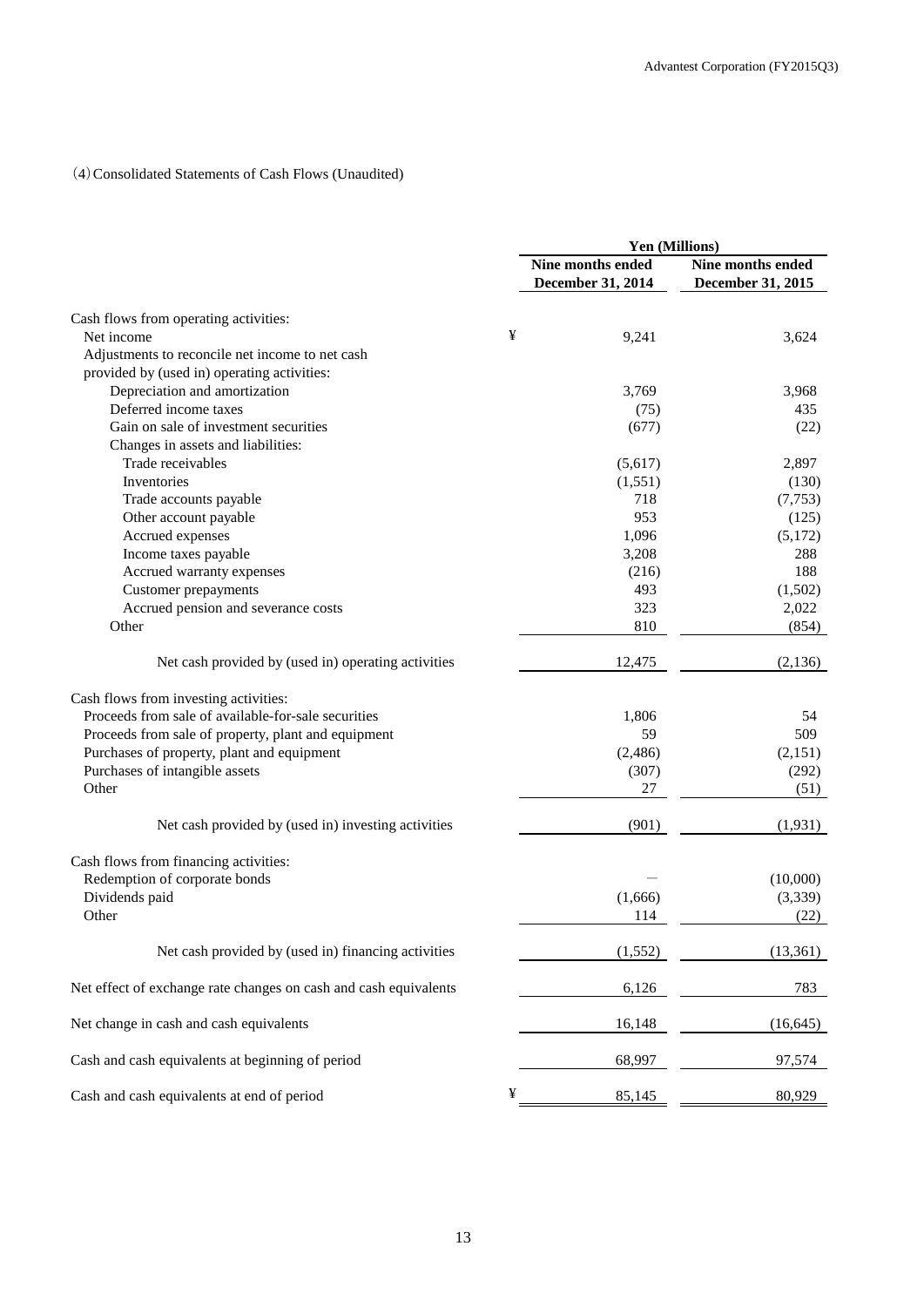## (5)Notes to Consolidated Financial Statements

## (Notes on Going Concern): None

## (Notes on Significant Changes to Stockholders' Equity): None

## (Segment Information)

|                                                   |                                                                            |                                           | Yen (Millions)                     |                                 |         |  |  |
|---------------------------------------------------|----------------------------------------------------------------------------|-------------------------------------------|------------------------------------|---------------------------------|---------|--|--|
|                                                   | Nine months ended December 31, 2014                                        |                                           |                                    |                                 |         |  |  |
|                                                   | Semiconductor<br>and<br>Component<br><b>Test System</b><br><b>Business</b> | Mechatronics<br>System<br><b>Business</b> | Services.<br>Support and<br>Others | Elimination<br>and<br>Corporate | Total   |  |  |
| Net sales to unaffiliated customers               | ¥<br>79,972                                                                | 20,217                                    | 19,713                             |                                 | 119,902 |  |  |
| Inter-segment sales                               | 80                                                                         |                                           |                                    | (80)                            |         |  |  |
| Net sales<br>Operating income (loss) before stock | 80,052                                                                     | 20,217                                    | 19,713                             | (80)                            | 119,902 |  |  |
| option compensation expense<br>Adjustment:        | 10,255                                                                     | 2,620                                     | 2,440                              | (5,504)                         | 9,811   |  |  |
| Stock option compensation expense                 |                                                                            |                                           |                                    |                                 |         |  |  |
| Operating income                                  |                                                                            |                                           |                                    | ¥                               | 9,811   |  |  |

|                                                   | Yen (Millions)                      |                                                                            |                                           |                                    |                                 |         |  |
|---------------------------------------------------|-------------------------------------|----------------------------------------------------------------------------|-------------------------------------------|------------------------------------|---------------------------------|---------|--|
|                                                   | Nine months ended December 31, 2015 |                                                                            |                                           |                                    |                                 |         |  |
|                                                   |                                     | Semiconductor<br>and<br>Component<br><b>Test System</b><br><b>Business</b> | Mechatronics<br>System<br><b>Business</b> | Services.<br>Support and<br>Others | Elimination<br>and<br>Corporate | Total   |  |
| Net sales to unaffiliated customers               | ¥                                   | 69,344                                                                     | 24,865                                    | 22,439                             |                                 | 116,648 |  |
| Inter-segment sales                               |                                     | 40                                                                         |                                           |                                    | (40)                            |         |  |
| Net sales<br>Operating income (loss) before stock |                                     | 69,384                                                                     | 24.865                                    | 22.439                             | (40)                            | 116,648 |  |
| option compensation expense<br>Adjustment:        |                                     | 2,450                                                                      | 4,026                                     | 3,911                              | (4,225)                         | 6,162   |  |

Stock option compensation expense

Operating income  $\frac{4}{10}$  6,162